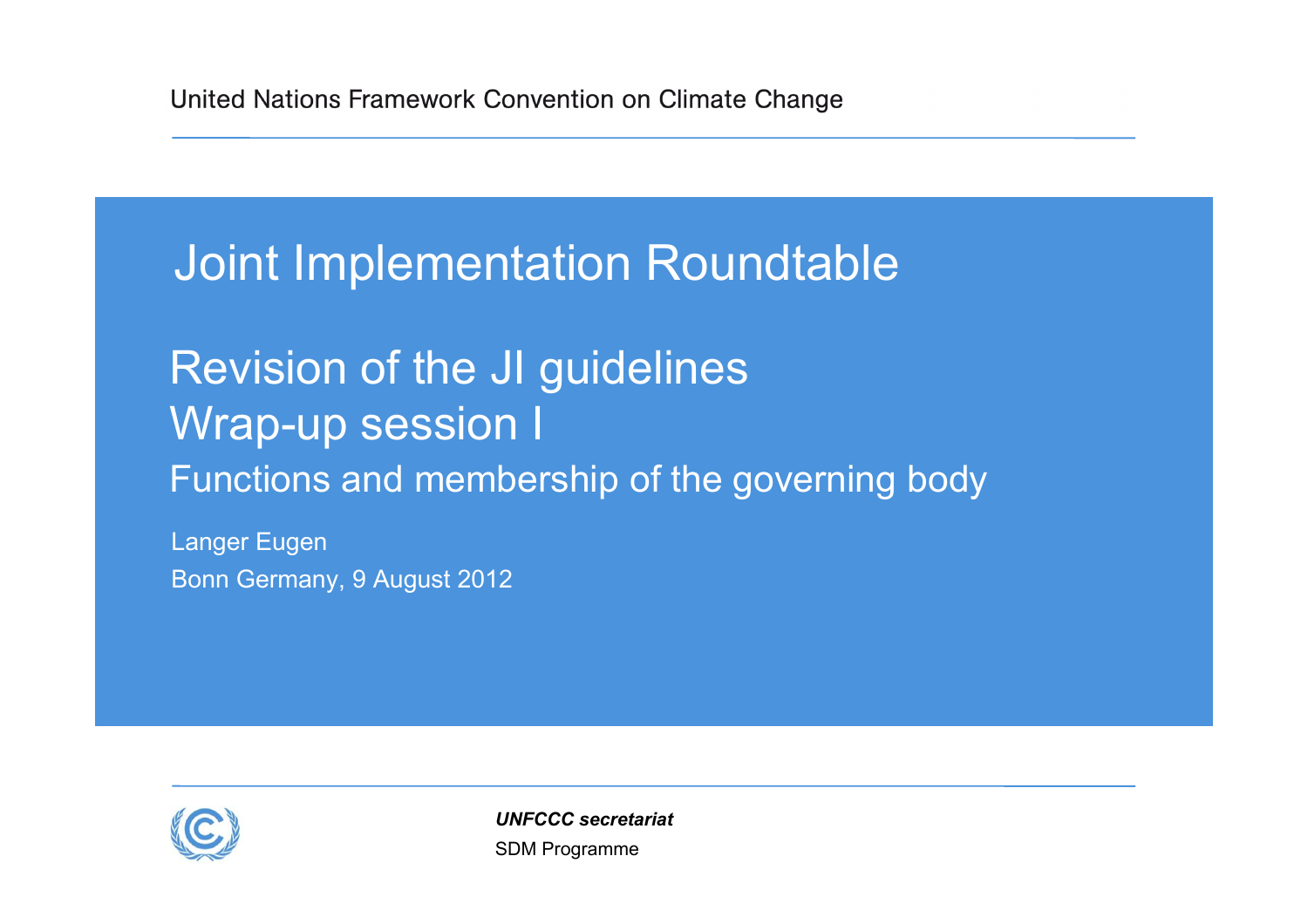**Break-out session I: Functions and membership of the governing body**

Main issues discussed:

- Role of GB vs role of Host Party.
- Assessment by GB of the national process
- Membership of the governing body
- $\bullet$ Appeals against suspension of issuance

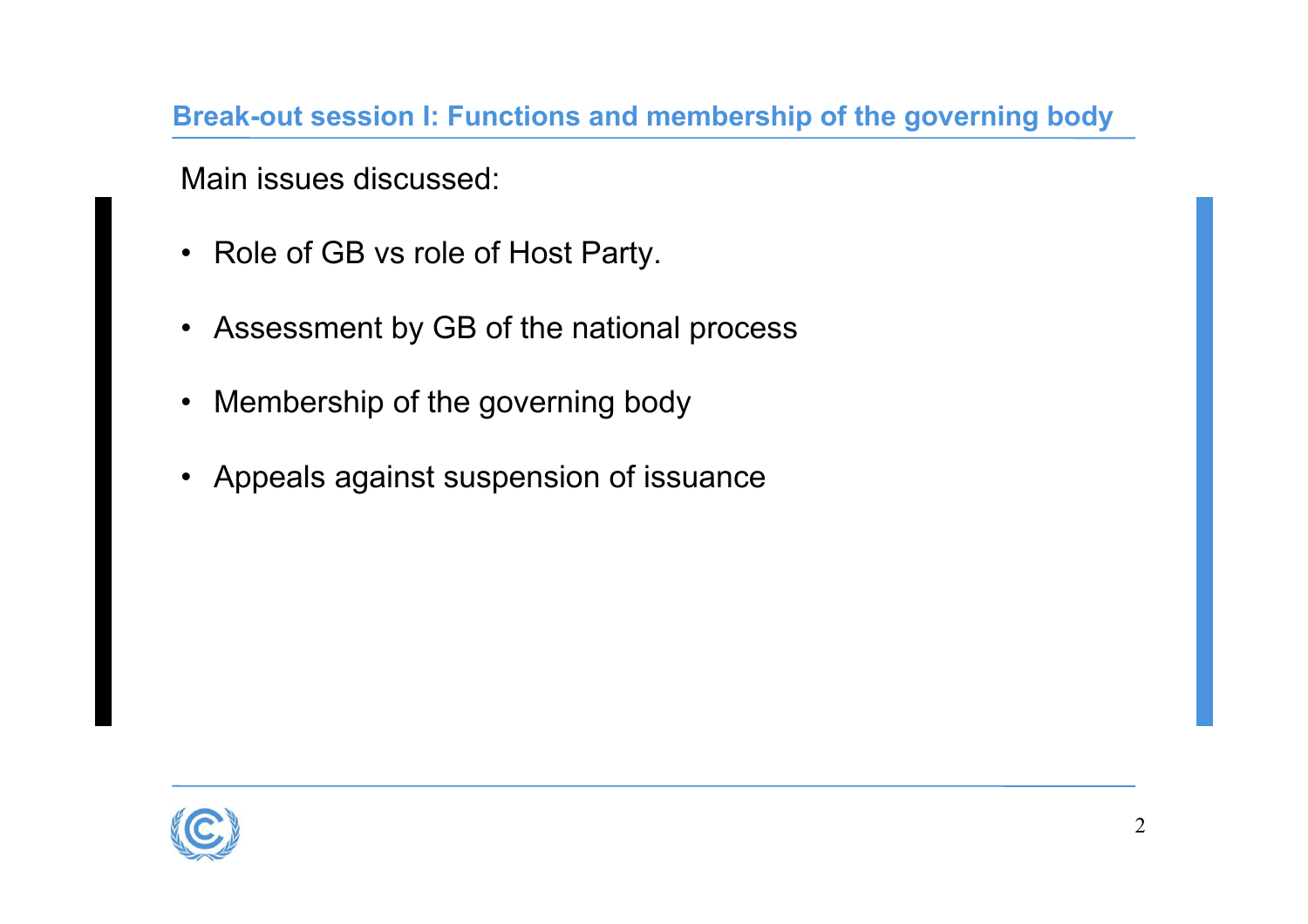**Break-out session I: Functions and membership of the governing body**

Action points / Proposals:

- • Guidelines should ensure a balance between the role of the GB and the role of the parties
- Specify in para. 5b what would be mandatory/non-mandatory standards and best practices for each of the areas.
- Para. 5f:
	- a) Clarify whether the GB will be assessing the conformity of the national laws with the mandatory standards it has adopted or their implementation
	- b) Clarify how the projects assessed will be selected: define clear criteria to avoid discrimination
	- c) Proposal to get rid of 5 f) language "conformity of the process" -too constrictive